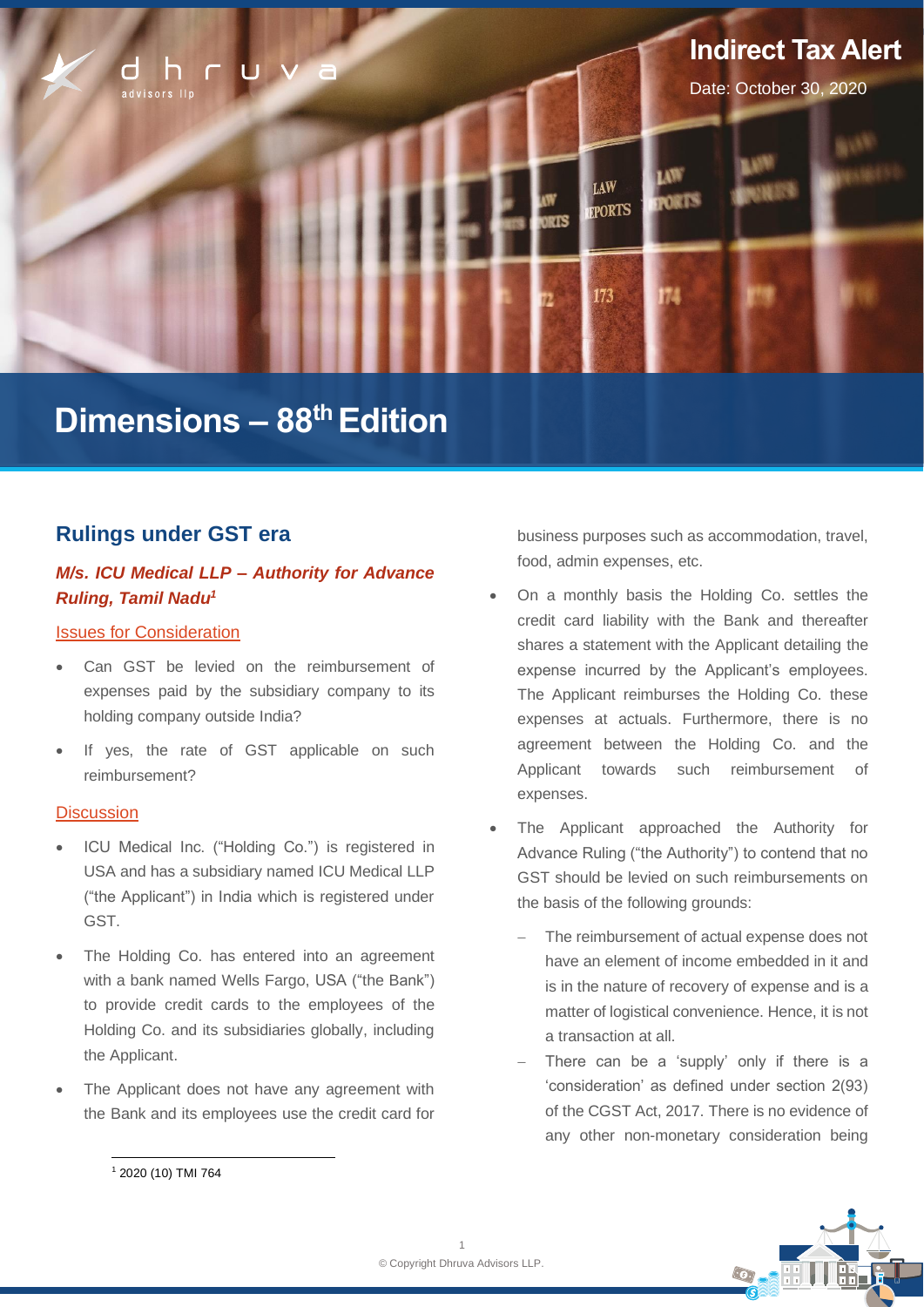received. Reliance was placed upon various Pre-GST regime judgments.

- There is no contractual arrangement between the Holding Co. and the Applicant for rendering of any service and there is no consideration flowing from the Applicant to the Holding Co. in response or due to inducement of any supply of service.
- The Holding Co. can be regarded as an 'intermediary' as per section 2(13) of the IGST Act, 2017 since it only facilitates the provision of service by the Bank to the employees globally. Accordingly, as per section 13(8)(b) of the IGST Act, 2017, the place of supply of service would be outside India. Thus, GST should not be attracted under reverse charge mechanism. In this regard, reliance was placed upon various GST advance rulings<sup>2</sup>.
- On the basis of the facts of the case, the Authority observed as follows:
	- As per the agreement entered into between the Holding Co. and the Bank, the Holding Co. is the customer of the Bank who would pay for all of the costs of purchases made from the card. As per the agreement, the financial and legal obligations linked to the cards are upon the Holding Co. and not the card holders.
	- The commercial invoice raised by the Holding Co. states the Applicant as the service recipient, with the description as credit card expenses.
	- There is a separate transaction between the Holding Co. and the Applicant for providing credit cards to the employees of the Applicant for business purposes. For this, a payment is made by the Applicant to the Holding Co. Therefore, the transaction falls within the definition of services and is for a consideration.
	- ‒ Further, the definition of 'person' under section 2(84)(h) of the CGST Act, 2017, includes any body corporate incorporated under the laws

outside India, which in the present case is the Holding Co.

- ‒ An 'intermediary' does not include anyone supplying goods / services on his own account. The Holding Co. has entered into an agreement with the Bank. The Applicant does not come into the picture for any transaction with the Bank and the Holding Co. is legally responsible for making payments to the Bank. The cards are the property of the Holding Co. and can be revoked at any time. This shows that the Holding Co. is making the supply of credit cards to the Applicant, for use of its employees, on its own account and not as an 'intermediary'.
- The said services are appropriately classifiable under HSN 997113 and taxable at the rate of 18% under reverse charge mechanism in terms of sl. no. 1 of notification no. 10/2017-Integrated Tax (Rate) dated June 28, 2017.

# Ruling

The amount reimbursed by the Applicant to the Holding Co. would be leviable to GST under reverse charge mechanism at the rate of 18%.

# **Dhruva Comments:**

The concept of reimbursements has been a subject matter of dispute under the Service tax regime as well as GST.

While the agreement is entered into between the Holding Co. and the Bank, it does make a reference to include its subsidiaries and affiliates etc. Accordingly, it needs to be evaluated as to whether the recipient of such credit card services are respective subsidiaries / affiliates, and payments made by the Holding Co. to the Bank are merely from a facilitation / administrative convenience perspective.

Generally, it is observed that Holding Companies (whether foreign or domestic) enter into contracts with vendors for various services for themselves and their



<sup>2</sup> *Vservglobal Pvt. Ltd.* [2019 (4) TMI 1543]; *Asahi Kasei India Pvt. Ltd.* [2019 (1) TMI 1091]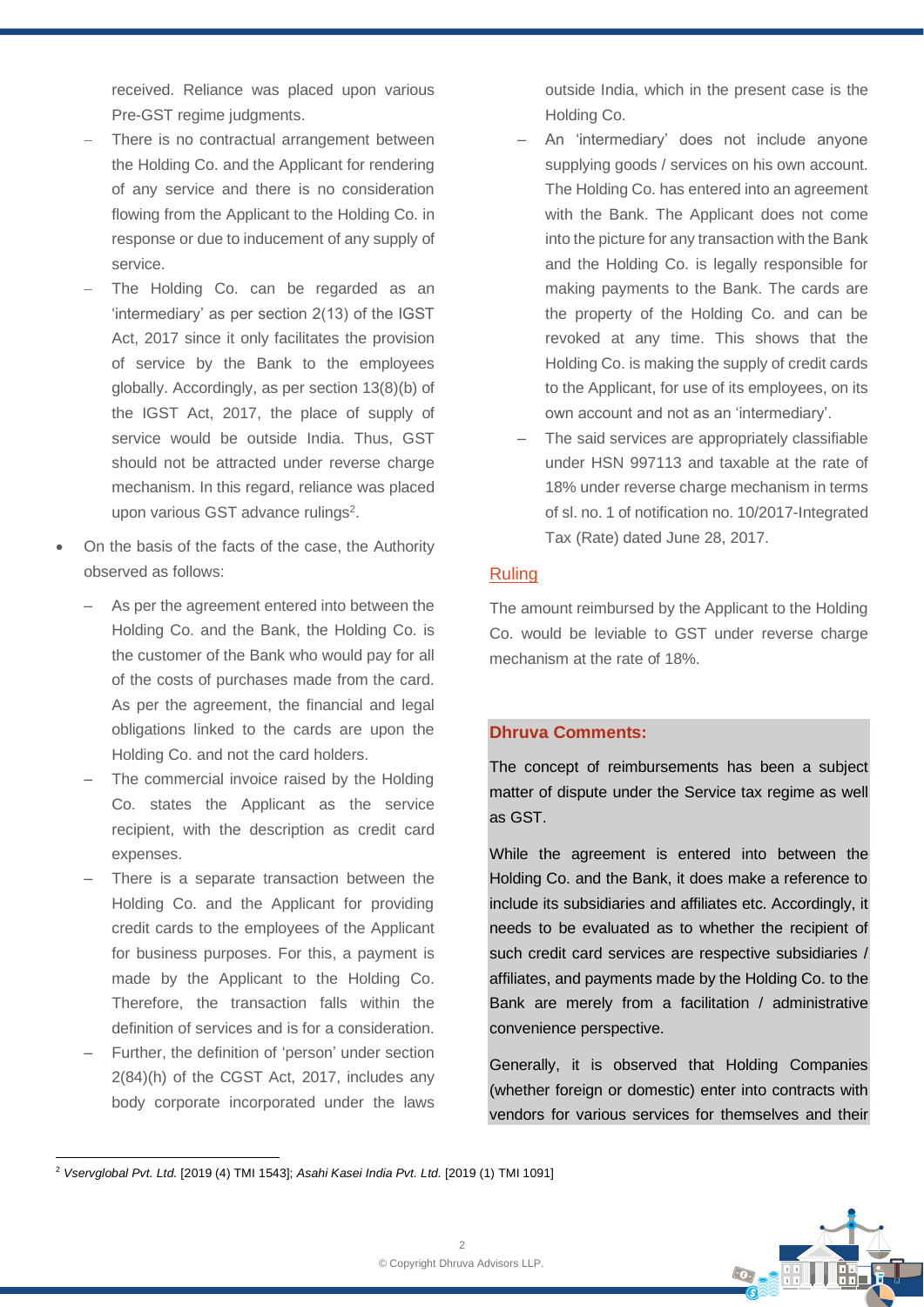subsidiaries and thereafter get the cost reimbursed from the subsidiaries. It is critical that such inter-company agreements and related documentation clearly specifies and expressly spells out whether the purpose and arrangement merely represents reimbursement of expenditure.

# *MFAR Hotels & Resorts Private Limited – Authority for Advance Ruling, Tamil Nadu<sup>3</sup>*

### Issues for Consideration

- What would be the rate of GST applicable on the supply of soft beverages / aerated drinks and cigarettes / tobacco when supplied independently and not as composite supply i.e. not along with food in the restaurant located within the hotel premises?
- What is the taxability under GST on the supply of alcoholic liquor in a restaurant / as room service?
- What is the taxability under GST for the supply of free food to employees by the Applicant?

### **Discussion**

- MFAR Hotels & Resorts Private Limited ("the Applicant") owns and manages hotels, resorts and restaurants located within such hotels. The Applicant offers a variety of services such as rooms and suites, banquets, dining, spa, etc.
- In some cases, for walk-in guests not consuming food, the Applicant supplies soft beverages and cigarettes as a separate item and not as a part of the food in the buffet or composite supply with separate billing. The Applicant currently charges 28% GST plus cess on the same, whereas for other room and restaurant services it charges 18% GST.
- The Applicant also supplies alcoholic liquor for human consumption in the restaurant / as room service and charges VAT on the supply.
- Also, in terms of contracts with employees, the Applicant serves free food to employees in a separate canteen located within the hotel premises,

the food being separate from the food served in the restaurant. The canteen is run in-house, though with common procurements.

- After taking into consideration the current practice adopted by the Applicant as well as perusal of various documents, the Authority for Advance Ruling (the "Authority") observed as follows:
	- The soft beverages are supplied as a separate supply by the restaurant to a casual guest who does not avail any other service offered by the Applicant other than buying soft beverages at the restaurant.
	- When a quest (residing in the hotel i.e. resident, or outsider guests i.e. non-resident) visits the restaurant and orders soft beverages / aerated water, it involves supply of goods (soft beverages / aerated water) and supply of services i.e. use of facilities / restaurant staff.
	- Such supplies of goods and services are naturally bundled and supplied in conjunction with each other, thus a composite supply under GST.
	- Also, the payment in case of supply of soft beverages / aerated water can be immediate or billed to the room for residents to pay later. Hence, the supply of soft beverages / aerated waters being drinks (other than alcoholic liquor for human consumption) and articles for human consumption as a part of any service is a composite supply of service as per para 6(b) of Schedule II of the CGST Act, 2017, classifiable under HSN 996331, for resident as well as nonresident quests.
	- Since the hotel is a 5-star hotel with a declared tariff of ₹7,500/- and above, the supply of soft beverages / aerated water, whether in person or as room service, by the restaurant located within hotel premises is taxable at 18% GST as per sl. no. 7 of notification no. 11/2017-Central Tax (rate) dated June 28, 2017 (as amended).
	- The supply of cigarettes as a separate supply in a restaurant to a guest (resident / non-resident)



<sup>3</sup> 2020-VIL-296-AAR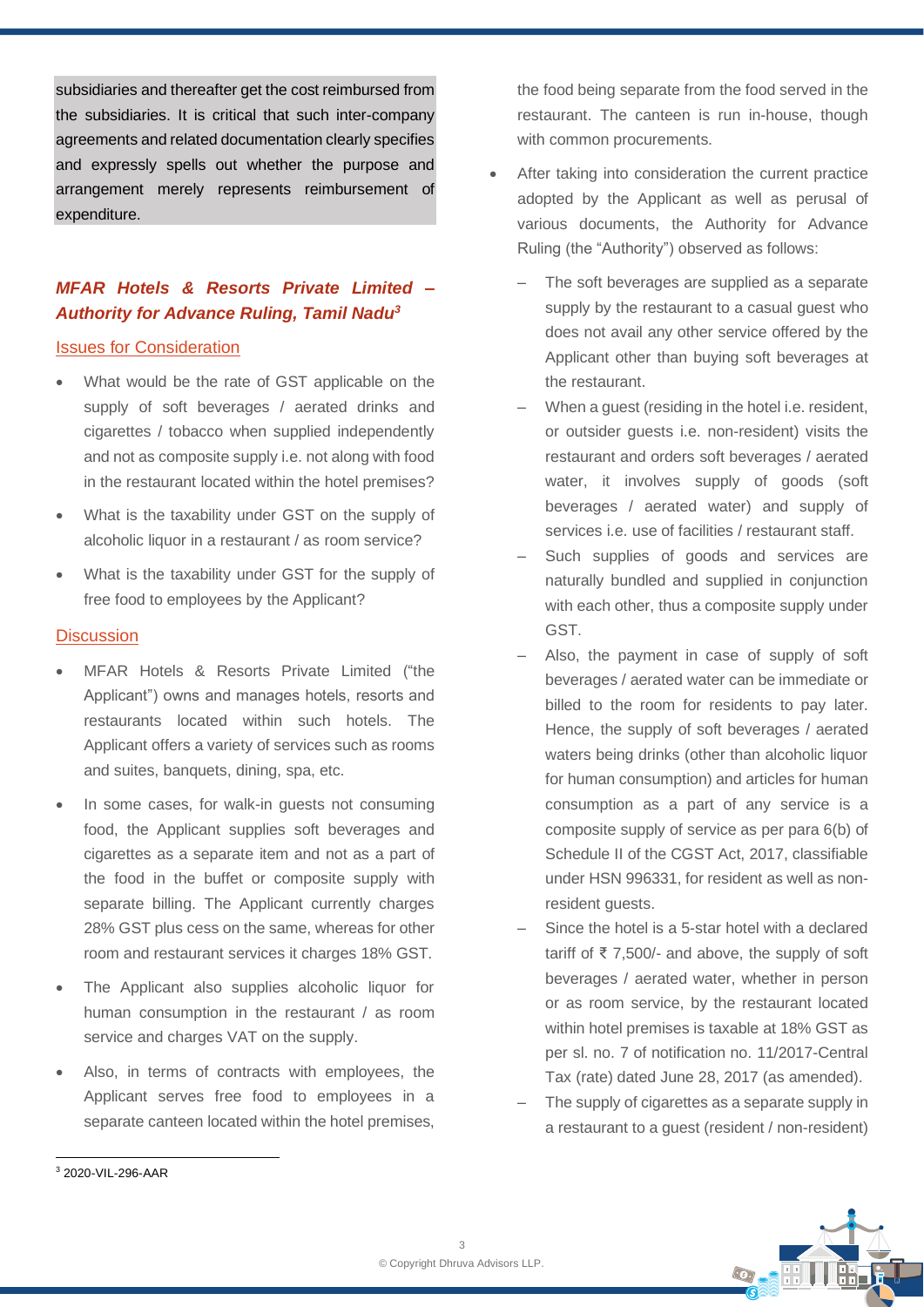who does not avail any other service involves supply of goods (cigarettes) and supply of service (use of facilities / staff of restaurant) by the restaurant, both of which are taxable.

- However, the sale of cigarettes is not naturally bundled with restaurant services, which involves serving of food and beverages alone in the normal course. Hence, the sale of cigarettes is not a composite supply, but shall be a mixed supply since a single price is charged for supply of cigarettes and for providing restaurant service.
- Accordingly, the mixed supply of cigarettes by the restaurant, in person or as room service, would attract 28% GST as per sl. no. 14 of Schedule IV of notification 1/2017-Central Tax (rate) dated June 28, 2017, plus applicable GST compensation cess as per notification no. 1/2017-Compensation Cess (Rate) dated June 28, 2017.
- As regards the second question concerning taxability under GST on the sale of alcoholic liquor for human consumption in restaurant and as room service, such supply is a non-taxable supply in terms of section 9(1) of the CGST Act, 2017 and, hence, is not taxable under GST.
- The supply of free food to employees without any charge is deemed to be supply of service in terms of para 2 of Schedule I of the CGST Act, 2017 (supply of goods and services between related persons in the course of furtherance of business is considered as a supply, even if made without consideration), since employer and employee are regarded as related persons under explanation (a)(iii) to section 15 of the CGST Act, 2017.
- Hence, the supply of food in a specified canteen to employees, without consideration, is a supply under GST taxable at the rate of 18% as per sl. no. 7 of notification no. 11/2017-Central Tax (Rate) (*supra),* on such value as determined by rule 28 of the CGST Rules, 2017.

# **Ruling**

- Supply of soft beverages / aerated water, in person / as room service, by a restaurant located within the hotel premises is taxable at the rate of 18% GST.
- Supply of cigarettes by the restaurant, in person / as room service, is taxable at the rate of 28% GST along with the applicable GST compensation cess.
- Supply of alcoholic liquor for human consumption by a restaurant is not taxable under GST.
- Supply of free food to employees at a canteen located within the hotel premises is a supply under GST and taxable at the rate of 18% on the value, as determined by rule 28 of the CGST Rules, 2017.

# **Dhruva Comments:**

Interestingly, restaurant service is defined under GST to mean supply of goods being food or any other article for human consumption or any drink. Accordingly, whether cigarettes being goods fall under *'any other article for human consumption'* and in such case whether the transaction can be construed as a composite supply along similar lines to the supply of aerated drinks?

As regards the applicability of GST on supply of free food to employees, it is interesting to note that the recent advance ruling pronounced in the case of *M/s Tata Motors Limited<sup>4</sup>* held that amounts recovered by the Applicant from its employees towards providing bus transportation facility does not constitute a supply under GST. Further, the ruling under consideration has also not discussed the *Press Release<sup>5</sup>* issued by CBIC which stated that supply by an employer to an employee in terms of a contractual agreement between them is not subject to GST and that all services provided free of charge to employees would not be subject to GST.



<sup>4</sup> 2020-VIL-257-AAR

<sup>5</sup> Press Release dated July 10, 2017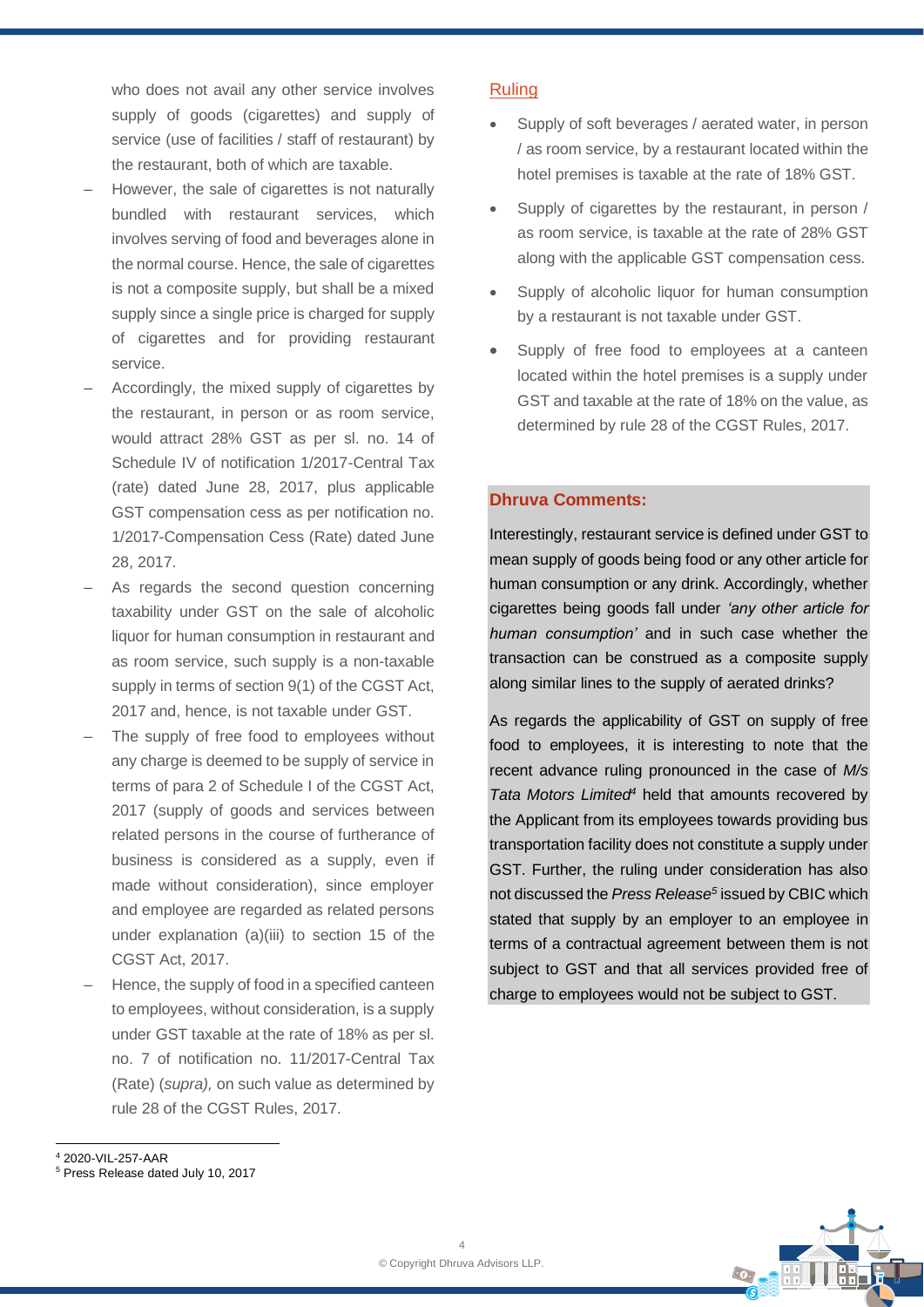# **Judgment under GST era**

# *M/s. Meenakshi Trendz* **v.** *State of Gujarat 6*

# Issue for Consideration

Whether the presence of credible material is necessary for forming an opinion to initiate a provisional attachment under GST.

# **Discussion**

- The Assessee is a partnership firm ("the firm") engaged in the business of manufacturing of different types of textile fabrics. An inquiry was initiated against the firm by the authorities by issue of summons under section 70(1) of the CGST Act, 2017. During the course of the inquiry, the following actions were taken:
	- − Issuance of order in Form DRC-01A; and
	- − Issuance of order for provisional attachment of property.
- Aggrieved by the actions taken by the authorities, a Writ Application has been filed by the firm.
- The Hon'ble High Court declined to interfere with the order passed in Form DRC-01A and held that the provisional attachment order is not sustainable in law. The observations of the Court are as follows:
	- Section 83 of the CGST Act, 2017 requires formation of an opinion to protect the interests of the revenue. Although an opinion is not subject to an objective test but there must be material grounds on which the opinion has been formed. Furthermore, existence of relevant material is a precondition to formation of an opinion.
	- The Court has also the explained meaning of the following terms to interpret the provisions and decide the issue:
		- $M$ ay The term not only indicates discretion but also an obligation and

consequently an opinion cannot be formed on imaginary grounds.

- Belief The term is a mental expression of accepting a fact as true and therefore no belief can be formed in the absence of a fact. In the event of a challenge on reasons to believe, one must disclose the material based on which the belief was formed.
- Necessary The term means requisite, indispensable, something that cannot be avoided etc. and must be construed in the connection in which it has been used. Furthermore, formation of the opinion should reflect the intense application of the mind along with material available on record to necessitate the issue of a provisional attachment order. The Court placed reliance on various judgments<sup>7</sup> in this regard.
- The Court also noted the absence of any reasons and relevant material in the original file to ascertain the genuineness of the belief formed by the authorities.
- The Court placed reliance upon the judgment in the case of *Smt. S.R. Venkatraman* v. *Union of India<sup>8</sup>* and stated that any subjective satisfaction arrived at by the authorities for passing a provisional attachment order amounts to malice in law in absence of any cogent or credible material. Furthermore, none of the conditions mentioned in the judgment of *Valerius Industries* v. *Union of India<sup>9</sup>* have been fulfilled for issue of a provisional attachment order.

# **Judgment**

The Hon'ble High Court allowed the Writ Application by quashing and setting aside the provisional attachment order.



<sup>6</sup> 2020-VIL-504-GUJ

<sup>7</sup> *Bhikhubhai Vithlabhai Patel and others* v. *State of Gujarat* [AIR 2008 SCC 1771], *J. Jayalalitha* v. *U.O.I.* [AIR 1999 SC 1912], *Barium Chemicals Ltd.* v. *Company Law Board* [AIR 1967 SC 295] and *Income-tax Officer, Calcutta and Ors.* v. *Lakhmani Mewal Das* [AIR 1976 SC 1753]

<sup>8</sup> (1979) ILLJ 25(SC)

<sup>9</sup> 2019-VIL-443-GUJ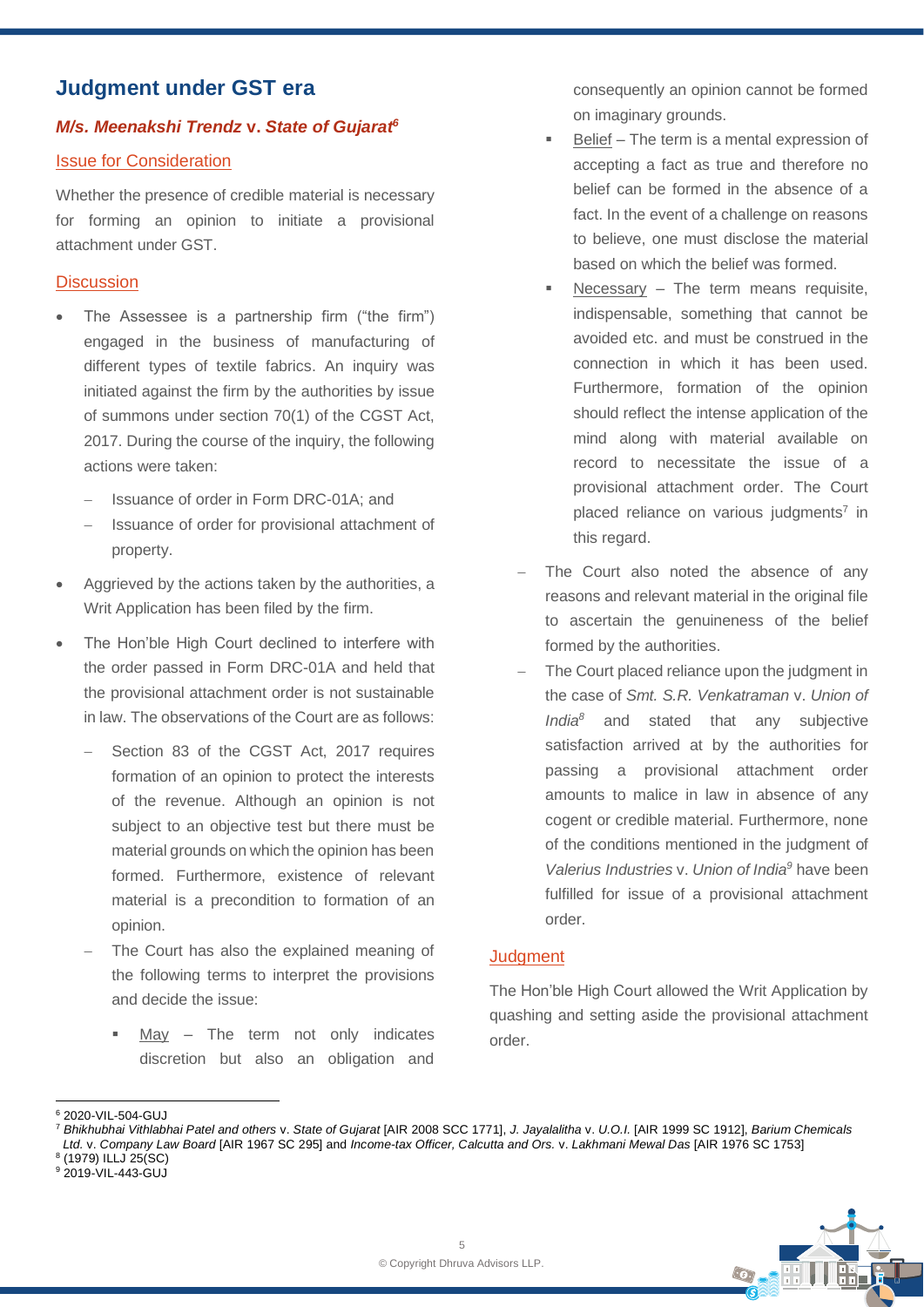### **Dhruva Comments:**

The Hon'ble High Court has very intricately examined the provisions relating to the provisional attachment of property and the meaning of the terms "may", "belief" and "necessary". Although attachment of property on a provisional basis is permitted under section 83 of the CGST Act, 2017 to safeguard the interest of revenue, there must be credible and substantive reasons to necessitate such an action.

The judgment would certainly provide necessary assistance when such powers are summarily invoked by the GST authorities.